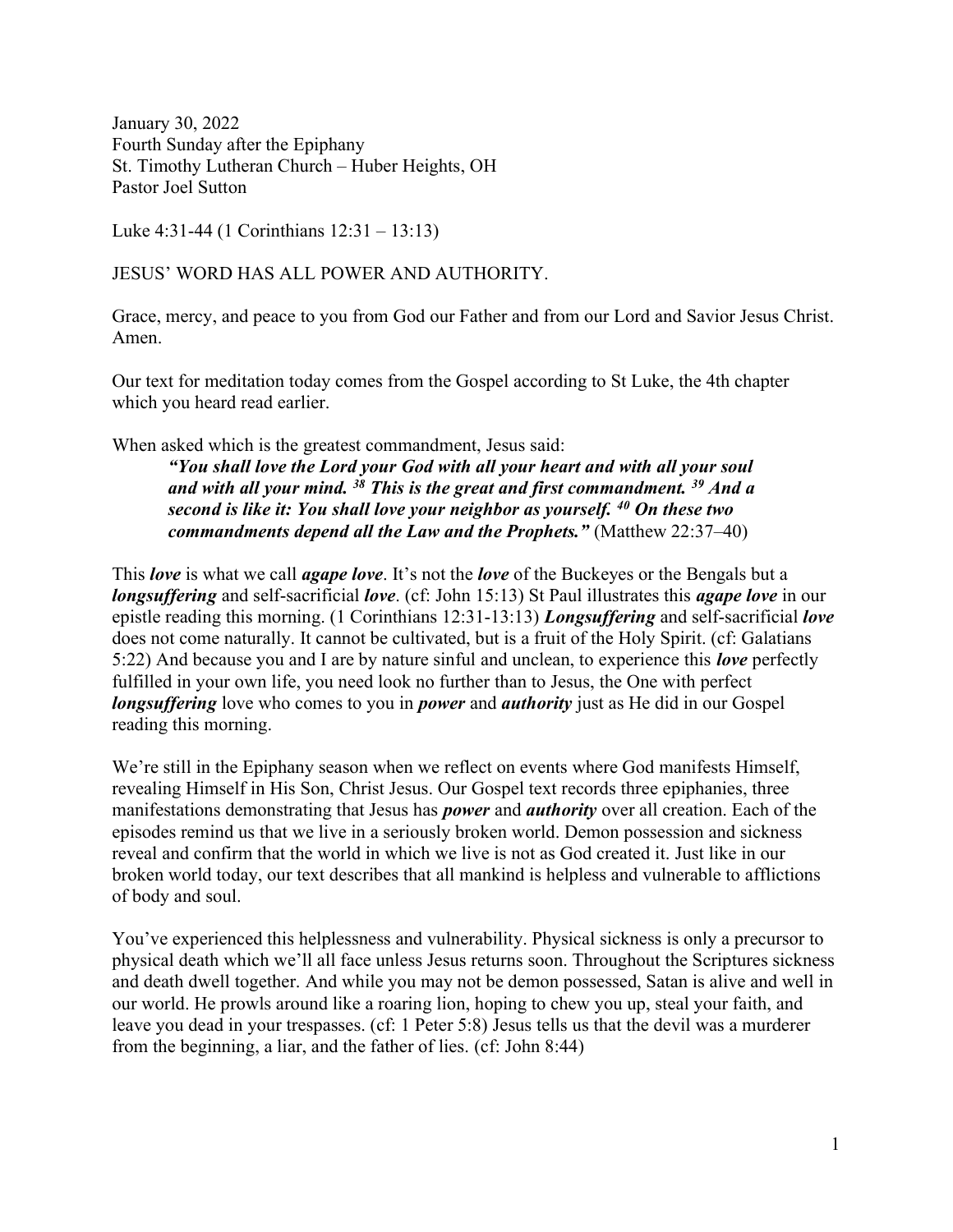But all is not lost. In every situation, Jesus has the final Word. His authoritative and powerful Word undoes what sin has broken, delivering those who are suffering, pointing us toward His final restoration of all things on the last day.

In our text, Jesus' first epiphany takes place as He's teaching in the synagogue on the Sabbath. Luke records:

#### "…they were astonished at his teaching, for his word possessed authority." (Luke 4:32)

Jesus' teaching and His Word cannot be separated. While Jeremiah and God's other prophets had God's Word in their mouths, (cf: Jeremiah 1:8-9) Jesus is the Word in the flesh of man. He teaches with the authority of God, because He is God. His Word is living and active, sharper than any two-edged sword. (cf: Hebrews 4:12)

In the synagogue was also a man who had the spirit of an unclean demon. While the others gathered thought Jesus was merely a powerful preacher, the demon recognizes and confesses exactly who Jesus is, calling Him:

```
"... Jesus of Nazareth... the Holy One of God" (Luke 4:34)
```
… who has come into the world to destroy their demonic kingdom on Calvary's cross.

So, Jesus speaks His Word, rebuking the demon to come out of the man, and the demon has no choice but to obey, leaving the man without harm. (cf: Luke 4:35) St Luke writes:

"And they were all amazed and said to one another, 'What is this word?'" (Luke 4:36)

Jesus' second epiphany takes place at Simon Peter's house where his mother-in-law was ill with a high fever, contrary to how God originally intended His creation to live. You'd think that Jesus had better things to do that visit someone with a fever. But this is a picture of our Lord's **longsuffering** love. All people are important to Jesus.

"... He stood over her and rebuked the fever, and it left her..." (Luke 4:39) Just as the demon had left the man in the synagogue, the fever leaves the woman, all because Jesus said so. With the power and authority of God, the Word does what it says.

Jesus third epiphany takes place at the end of the day when the sun was setting. It had been a long day, but we again see a picture of Jesus' self-sacrificial **longsuffering** love. St Luke writes:

"... all those who had any who were sick with various diseases brought them to him, and he laid his hands on every one of them and healed them." (Luke 4:40)

Jesus heals every one of them. Again, the demons confess Jesus as *the Son of God*. They knew that He was the Christ, the Messiah, God's anointed One. But Jesus rebuked them, silencing them, demonstrating that He has power and authority over all that is broken in His creation. (cf: Luke 4:41) And this is why Jesus came. He came to redeem and restore His creation with power and authority over demons, diseases, and every other consequence of Adam's sin in the Garden.

It might seem odd that Jesus refused to allow the demons to speak, but being the minions of the devil, they witness from evil intent. Whenever they speak it is to undermine the true purpose of why Jesus came to earth in the flesh of a man. We see this all across the United States today in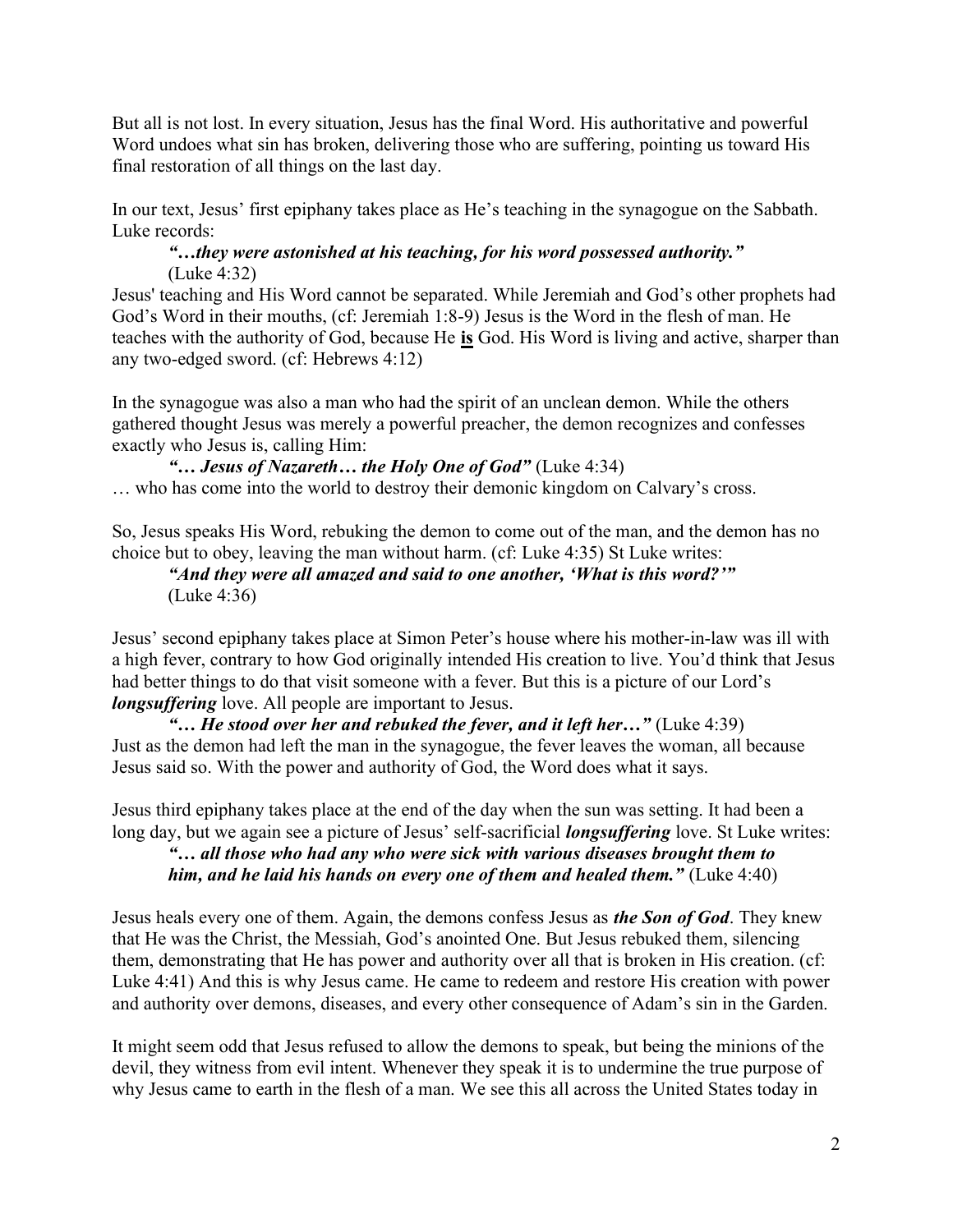the preaching of the social justice gospel. The social justice gospel teaches that Jesus was only a miracle worker. Nothing more. It teaches that He came to heal social ills, helping the less fortunate, providing shelter for the homeless, feed the hungry, and clothe the naked.

Each of these things are not inherently bad. As stewards of God's gifts, you and I are called to love our neighbor as ourselves with self-sacrificing longsuffering love, helping and supporting others in every physical need. It's what Christians do. Good deeds of kindness and selflessness flow from your God given faith in Jesus because of the love of Him who loved you to death on the cross. But these works and deeds are not the Gospel of Jesus.

The true Gospel is the Gospel of Christ and Him crucified to redeem sinners from eternal death in hell, restoring them to new life in Him. (cf: 1 Corinthians 2:2) The day after Jesus performed these miracles in our text, the people came to make Him their own miracle worker and doer of good deeds. But Jesus told them:

# "I must preach the good news of the kingdom of God to the other towns as well; for I was sent for this purpose." (Luke  $4:43$ )

It is a divine necessity. Jesus was sent for *this* purpose. It is necessary that He proclaim the Good News message of salvation. The Kingdom of God had arrived.

- He wasn't sent into the world to fix the world but to redeem it.
- Not to right all the world's wrongs but to die for it.
- Not to heal all people one at a time but to take away the sin of the world by taking it all onto Himself and dying on a cross with it.
- Not to defeat every demon one by one, but to defeat the devil and his host by keeping God's Law, becoming our sin, dying mankind's death, and rising from the dead.

In what seems foolish to man, the One who is the Word in flesh and who spoke the Word with power and authority came to be silenced in death to win victory over sin, death, and the grave.

Christ Jesus humbled Himself, leaving the glory of heaven to dwell among seriously broken people in a seriously broken world. You know it's broken. Every day you recognize your helplessness and vulnerability to afflictions of body and soul. And while it's true that Jesus performed many miracles during His earthly ministry, His epiphanies are signs pointing to the fact that God Himself entered His creation, ushering in the Kingdom of God, granting eternal salvation through saving faith in Christ Jesus. He is the King of creation. When He speaks to nature, nature listens and obeys. When He speaks to spiritual powers and they listen and obey. One little word from Jesus has perfect power and authority over all things.

Does this mean Jesus will heal you of all of your troubles and afflictions? Yes is does – but it might be the type of healing you are looking for. It is always according to His will and in His time. You may not see this healing on this side of heaven but will one day in the new heaven and the new earth where Jesus will wipe away every tear from your eyes, where there is no more mourning, crying, or pain. (cf: Revelation 21:1-4)

And that way is the way of the cross. (cf: Luke 9:23–25) In God's economy victory comes through defeat. God's strength comes through weakness where to live is Christ, and to die is gain. (cf: Philippians 1:21) Being His disciple is a cross-bearing life where the God of creation